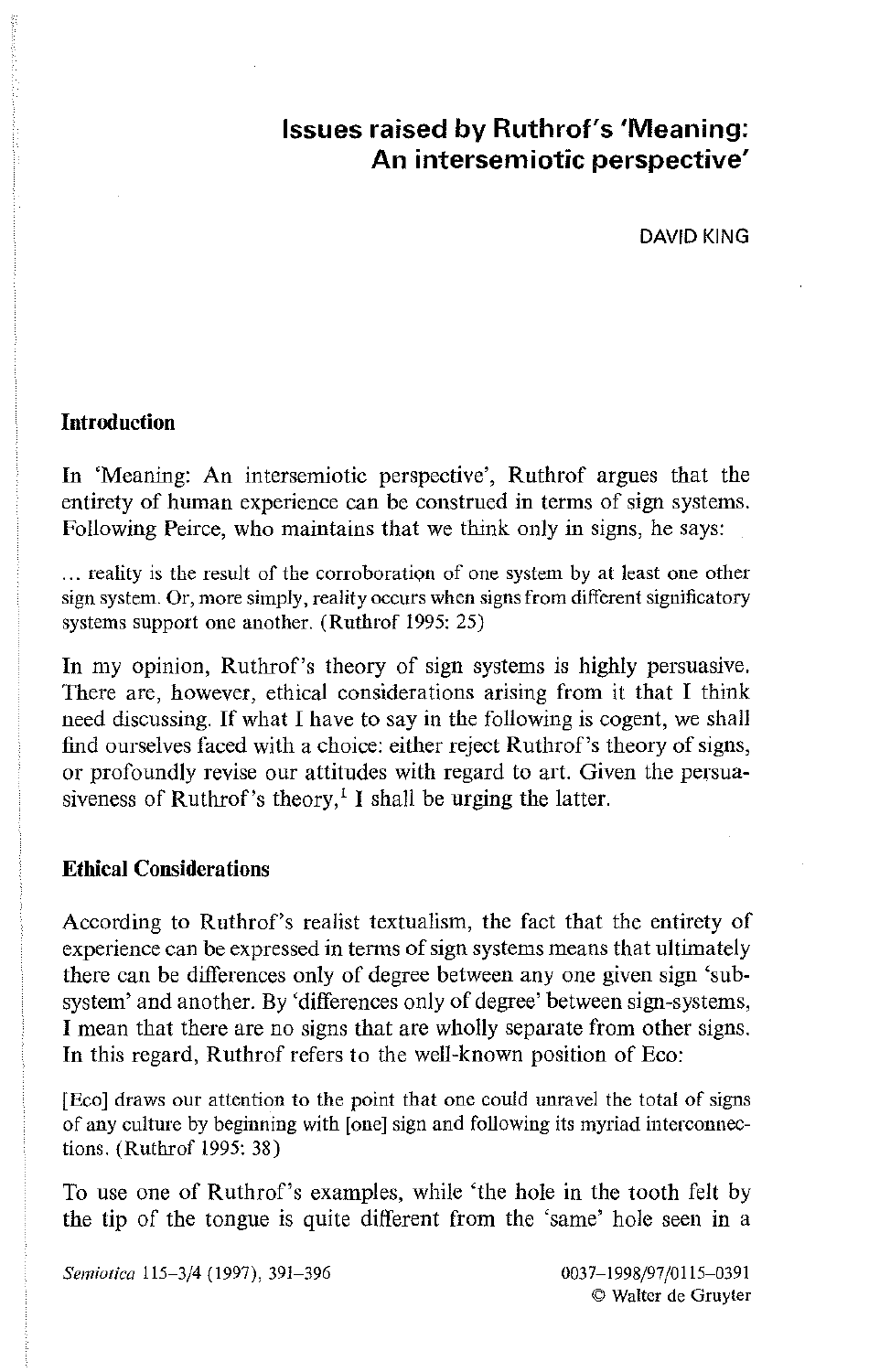dentist's mirror' (Ruthrof 1995: 31), the mere fact that we can talk about the *difference* between the two perceptions of the holes implies the existence of a common textual framework according to which the two experiences can be compared. There is thus no absolute difference between the one sign-system and the other.

Problems arise, however, when we move into the realm of art  $-$  for example, fiction. Consider, on the one hand, the murder of a real person, such as Sharon Tate, and the murder of a fictional person, such as Roger Ackroyd (in Agatha Christie's novel). Traditionally, of course, the view has been that there can be no objection to fictional accounts of murder<sup>2</sup>  $\equiv$ precisely because they are fictional, that is, non-real. But if Ruthrof is right, we are no longer justified in drawing a sharp dividing line between fiction and nonfiction. In the case of both Sharon Tate and Roger Ackroyd, for example, similar kinds of information are available: we can obtain information as to the appearance of both Tate and Ackroyd; we **can obtain information as to the tastes of both persons; we can situate**  both with regard to other individuals and events. In short, we can compare the two. Granted, the sort of interaction between a fictional world and what, to use Husserl's term, we could call the lifeworld, is limited; but as in the example of the tooth, the mere fact that we can *compare* these two murders means that they have something in common, and are thus not different in any *absolute* ontological sense.<sup>3</sup> Characters in novels may be only fictional, but the fact that they are composed of the same 'stuff'  $-$  *signs*  $-$  as 'real' people means that we need to be careful with regard to them.<sup>4</sup>

And, in fact, the obvious ethical question now becomes: is it therefore wrong to write murder stories? As I pointed out in Note 2, moralists *have* objected to such stories, precisely because of a supposed 'corrupting' effect on the reader. Now murder stories mayor may not have a corrupting effect, but this is not the moral problem that I see arising from Ruthrof's theory. The moral problem I see arising is, rather, this: in that the writers of murder stories are responsible for the events that unfold in their works, to what extent can the writers be said to be responsible for murder? In a nutshell, was Agatha Christie a criminal? An added complication here is that according to Ruthrof's theory  $-$  particularly as expounded in the early *The Reader's Construction of Narrative* (which draws on the ideas of such theorists as Ingarden and Iser)  $-$  the reader himself is part-author of the text. If this is so, then the reader, too, must assume a certain amount of any guilt, merely by virtue of reading and partly bringing into being ('concretizing' is Ingarden's term) the literary work. One could perhaps see here a semiotic justification for the Biblical **'See no evil, hear no evil, speak no evil' apothegm.**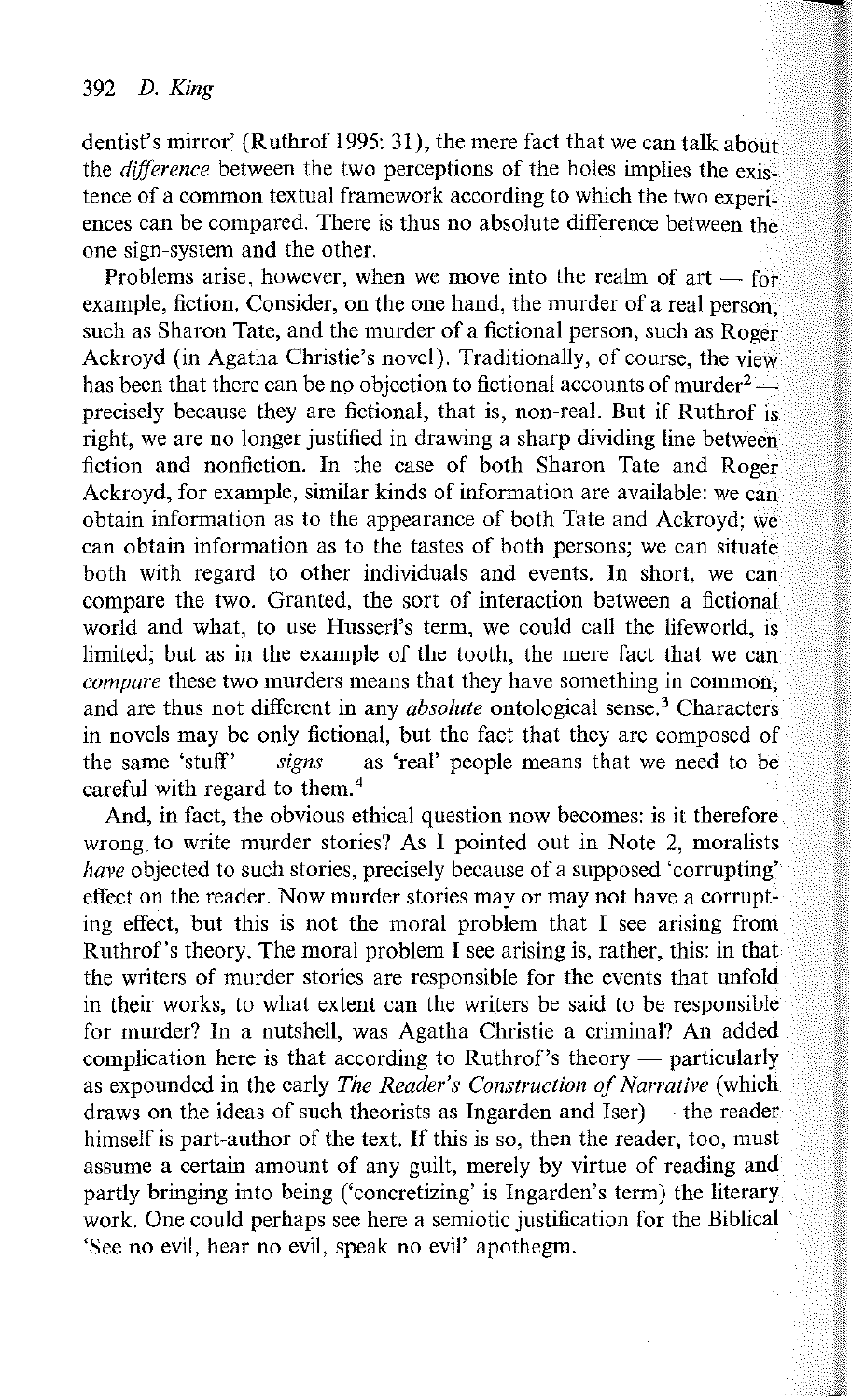Ruthrof does go some way towards providing a means of resolving this problem. Consider the following passage:

**The visual image of a tree is meaningful because it can be and has been corrobo**rated by tactile and other significations. I am able to recognize by touch, i.e., **classify as a meaningful part of a set of experiences, a bolt underneath my car's gearbox even** if I **cannot see it because the tactile signification is corroborated by**  recollected visual signs (bolt-signs), as well as other signs. (Ruthrof 1995: 25)

Given this, I imagine Ruthrof would say that because the signs we receive from a murder story are of *one* kind only — the kind formed by words on a page  $-$  there is insufficient corroboration with other sign-systems for the fictional murder to be considered on a par with the 'real' murder. I think, however, that Ruthrof would admit that the difference is still only of degree. But if so, this leads to further moral complications. It leads, for example, to the conclusion that it is less wrong to murder an **unknown person, such as a vagrant, than it is to murder someone in the**  public eye — precisely because there are fewer linkages between the signsystems of the world and the sign-system of the vagrant than there are between the sign-systems of the world and the sign-system of the person in the public eye. (I say that this is a complication, but, of course, in practice the murder of a person in the public eye, such as a celebrity, generally is dealt with more severely than the murder of a vagrant.) Moreover, if writing a murder story turns out to be a peccadillo rather than a genuine crime, we are still in the nncomfortable position of having to justify committing a peccadillo. Wouldn't we be on morally safer ground if we simply chose not to write murder stories at all? Reading **murder stories, after all, is not necessary for our survival.** 

One could, perhaps, argue along utilitarian lines here, suggesting that the pleasure given to many people by murder stories outweighs any nebulous transgression against fictional persons. I don't think, however, that this is a very helpful answer, precisely because it invites all the criticisms that can be directed at utilitarianism itself (the violation of the rights of minorities, etc.). I think a better answer is simply to argue that no matter what we do, *we cannot help harming people* — fictional or otherwise. Let me explain.

A short while ago, cognizant of the ethical problems with sign systems I have been describing, I attempted to write a story, 'Cry on your smile', in which absolutely nothing unpleasant happens to the characters. In the very first paragraph, for example, I have the central character unearth a gold ingot in his back yard; later he is offered sex at just the moment he wants it, etc. For a while, it seemed to me that my attempt had succeeded. But of conrse, in order for there to be satisfaction of some desire, there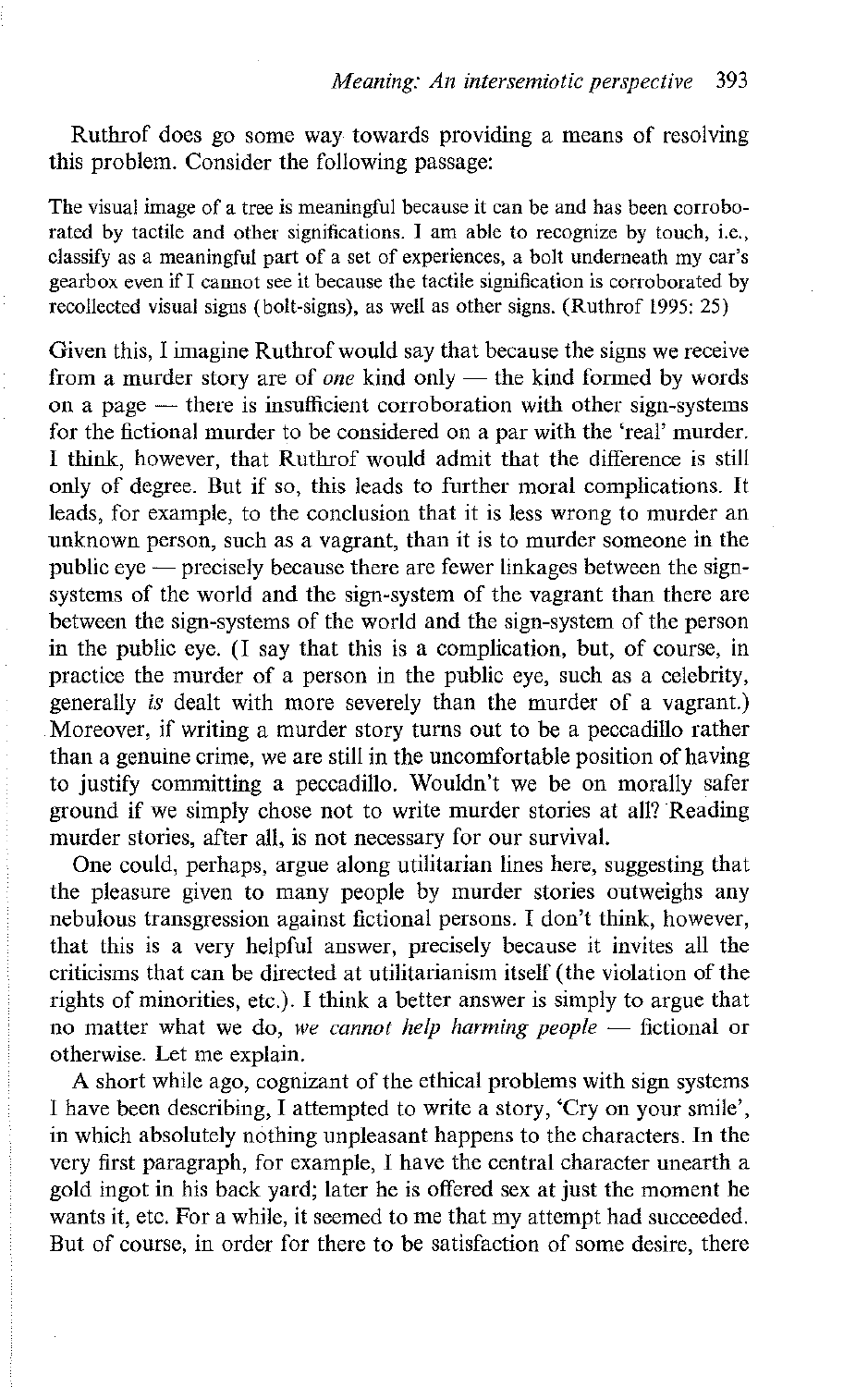must first have been the desire itself  $-$  that is, a lack. And lacks, by their very nature, are unpleasant. I soon realized that what I was really doing when I was trying to write a story where nothing unpleasant happens is attempting to *seize presence* (in the Derridean sense). I wanted presence (pleasure) without concomitant absence (desire). But signs, by their very nature, are characterized by absence. As Derrida reminds us in 'Differance', all presence is deferred, is available only as a trace. In my story's terms: if finding one gold ingot in the garden is good, wouldn't finding two be better? And wouldn't three be better than two? Logically, my character would have had to find an *infinite number* of ingots in his garden  $-$  and that, sadly, is simply not possible. The world is not like that. It mayor may not be a vale of tears, but it is certainly a vale of signs.

Nietzsche was aware of this when he discussed the position of a human being's eyes and noted that they are destined to perform an act of exclusion. (If we look at something, we are thereby not looking at something else.) An ethical example would be that if we give all our **money to one charity, we are simultaneously** *not* **giving all our money to**  the other charities. Utilitarianism urges us constantly to consider how good is allocated by our actions, but semiotics reveals that every single **one of our actions - conscious and unconscious - would properly have**  to be evaluated.

There is, however, still the point that we can get by without reading murder stories. We can certainly get by without watching films with extreme violence  $-$  and films, by virtue of the fact that they employ a greater number of sign systems than do novels, are clearly much more morally suspect than novels. So if we were to reject those literary works that harm their characters, how much of literature would we lose? Certainly all of Dostoevsky and Tolstoy: in *Anna Karenin,* for example, virtually none of the characters  $-$  except Levin  $-$  escapes wretchedness. On the other hand, we would retain Jane Austen, for her characters generally do to one another nothing that we should object to in 'real life'. Perhaps surprisingly, while we would lose the *Odyssey,* we would retain Joyce's *Ulysses,* for one advantage of a novel in which there are no real events is that there are no events that actually harm any of the characters. 5 Science fiction novels such as *200 I: A Space Odyssey* likewise would be admissible  $-$  as would any novel or story concerned with the exploration of ideas rather than with subjecting characters to unpleasantness. The stories of Borges and Calvino would fall into this category.

**The above may seem an outrageously reductive dismissal of the** canoni~ **cal figures in Western literature; but as I see it, we have no real choice.**  I do not for one minute expect that the present article will lead to the abolition of murder stories; but if we are to be consistent, the only other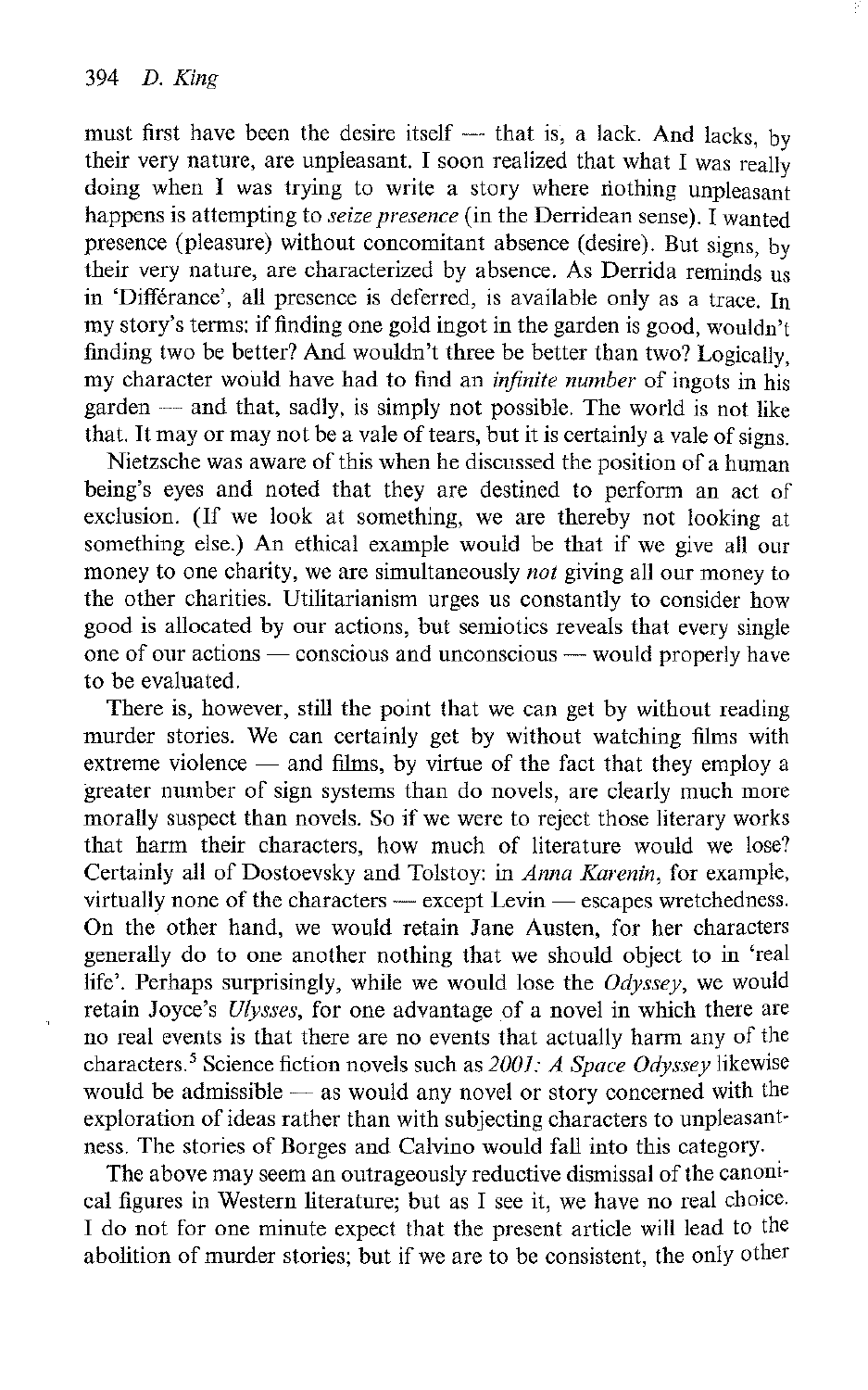option (apart from paying mere lip-service to Ruthrof's theory) is to dismiss the idea of a textual reality itself.

#### Notes

- 1. Ruthrof even safeguards himself from the charge that his system is vulnerable to a version of Russell's paradox. When he suggests that the totality of experience is, as it were, the set of all signs, one could ask: is the set of all signs itself a sign? Just as in Russell's paradox, answering 'yes' and answering 'no' would lead to contradiction. Ruthrof, however, anticipates this problem by saying: 'Non-signs can of eourse be stipulated as the general transcendental possibility for signs, withont themselves being knowable: a kind of non-semiotic nonmenon' (Ruthrof 1995: 25). **In** other words, the set of all signs would be a *non-sign,* just as the set of all sets is designated by mathematicians to be not a 'set' but, rather, a 'proper class'. See, for example, Reinhardt (1974).
- 2. Strict churchmen, of course, have often objected to such fictions; but as will be seen, the moral issues they raise are different from those that I see arising from a textual theory of reality.
- 3. One concomitant of this would seem to be the redundancy of much literary theory. After all, if we are able to negotiate the (sign-composed) objects of the 'real' world without the benefit of theory, we should surely be able to do the same with the (signcomposed) objects of fiction.
- 4. Perhaps Cartesian dualists would have grounds for maintaining that there is an absolute difference between people and fictional characters. Only people, after all, have a sense of the 'I'. On the other hand  $-$  and I am aware that this is solipsistic  $-1$  have no evidence for the 'I-ness' of other people anyway, so why should I be expected to make an arbitrary distinction between other people and fictional characters?
- 5. Of course, if Ruthrof is right and there is no absolute difference between onc sign system and another, then simply 'rejecting' literary works would not achieve anything in an absolute sense. The *Odyssey,* for example, would in a certain way still be present, even if only as a trace, in works such as *Ulysses.* But objecting to the rejection of certain literary works on the grounds that they will always be present as a trace would be akin to saying that because a murderer cannot be considered apart from society, all of society must be held responsible for the murder. As always, pragmatic considerations intervene.

#### References

**-**

- Derrida, Jacques (1973). Difierance, trans. by David Allison. In *Speech and Phenomena,*  and Other Essays on Husserl's Theory of Signs, 129-160. Evanston, IL: Northwestern University Press.
- Ingarden, Roman (1973). *The Literary Work of Art,* trans. by George G. Grabowicz. Evanston, IL: Northwestern University Press.
- Reinhardt, W. N. (1974). Remarks on reflection principles, large cardinals, and elementary embeddings. In *Axiomatic Set Theory: Proceedings of Symposia in Pure Mathematics 13*  (2), T. Jech (ed.), 189-205. Providence, RI: American Mathematical Society.